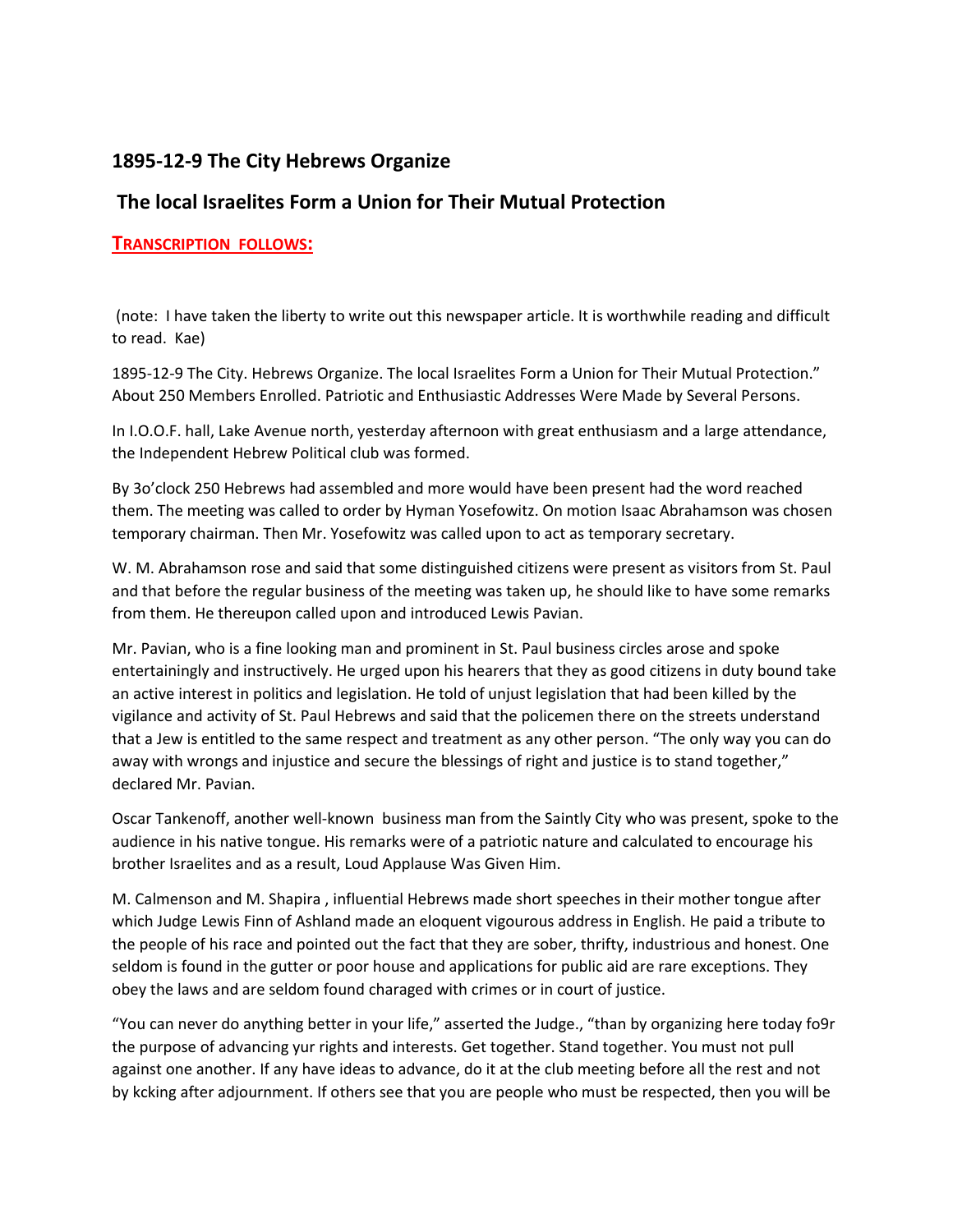respected. We are but a handful in Ashland but we are recognized as American citizens, free and equal before the law?

M. Zalk who has been a resident of Duluth since 1885 spoke briefly in favor of the union and careful attention to civil, personal, and political rights.

W. M. Abrahamson being loudly called for, made a few modest remarks. "I am highly pleased" said he "to see such a large turnout at the first meeting. I was born in this country and am an American, but I am pleased to say that I belong To the Polish Jews.

The object of this gathering as I understand it is to form a club that will represent our strength, give us greater knowledge and wisdom on matters that concern our every welfare, help do away with any wrongs that may exist, enable us to secure any rights that belong to us and are denied us and show an intelligent public that we are worth of full respect and that one or two self-appointed leaders do not carry our votes, our independence and our manhood in their vast pockets.

It takes time to secure results. All cannot be done in a day. We can meet together talk over our interests and matters that affect them and more unitedly, intelligently, and efficiently decide how best to act."

Loud applause was given the speaker as he took his seat and then the work of formal, permanent organization was commenced. Both Isaac and Wm. M. Abrahamson were nominated for president. The former said that a good tree ought to produce good fruit, hence no none could object to a withdrawal in favor of his son William M. There was no objection and Wm. M. Abrahamson was unanimously elected.

Without dissent, M. Zalk was chosen first vice president and Moses Polinsky second vice president. Louis Polinsky, Mr. Goldstein and Sam Levine were nominated but declined. Hyman Yosefowitz was made permanent secretary. Jacob Fox treasurer and S. Karon sergeant-at-arms. Nearly every one present signed the membership roll, paid a small initiation fee and adjournment was taken subject to call by the president. At the next meeting it is calculated to bring the membership pretty close to 400.